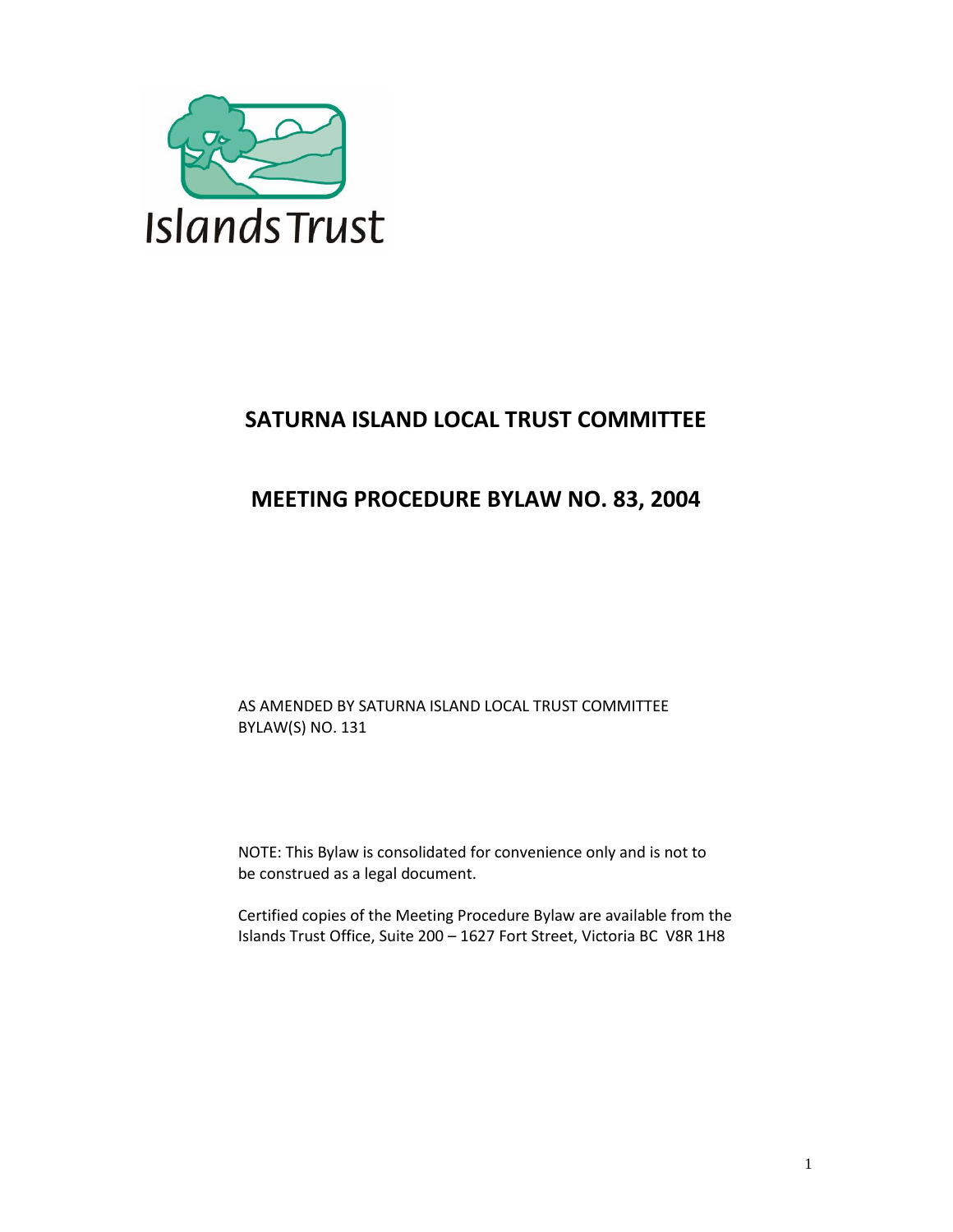| <b>TABLE OF TEXT AMENDMENTS</b> |                         |                                    |  |  |  |
|---------------------------------|-------------------------|------------------------------------|--|--|--|
| <b>Bylaw No.</b>                | <b>Date of Adoption</b> | <b>Date of Bylaw Consolidation</b> |  |  |  |
| 131                             | May 5, 2020             | June 8, 2020                       |  |  |  |
|                                 |                         |                                    |  |  |  |
|                                 |                         |                                    |  |  |  |
|                                 |                         |                                    |  |  |  |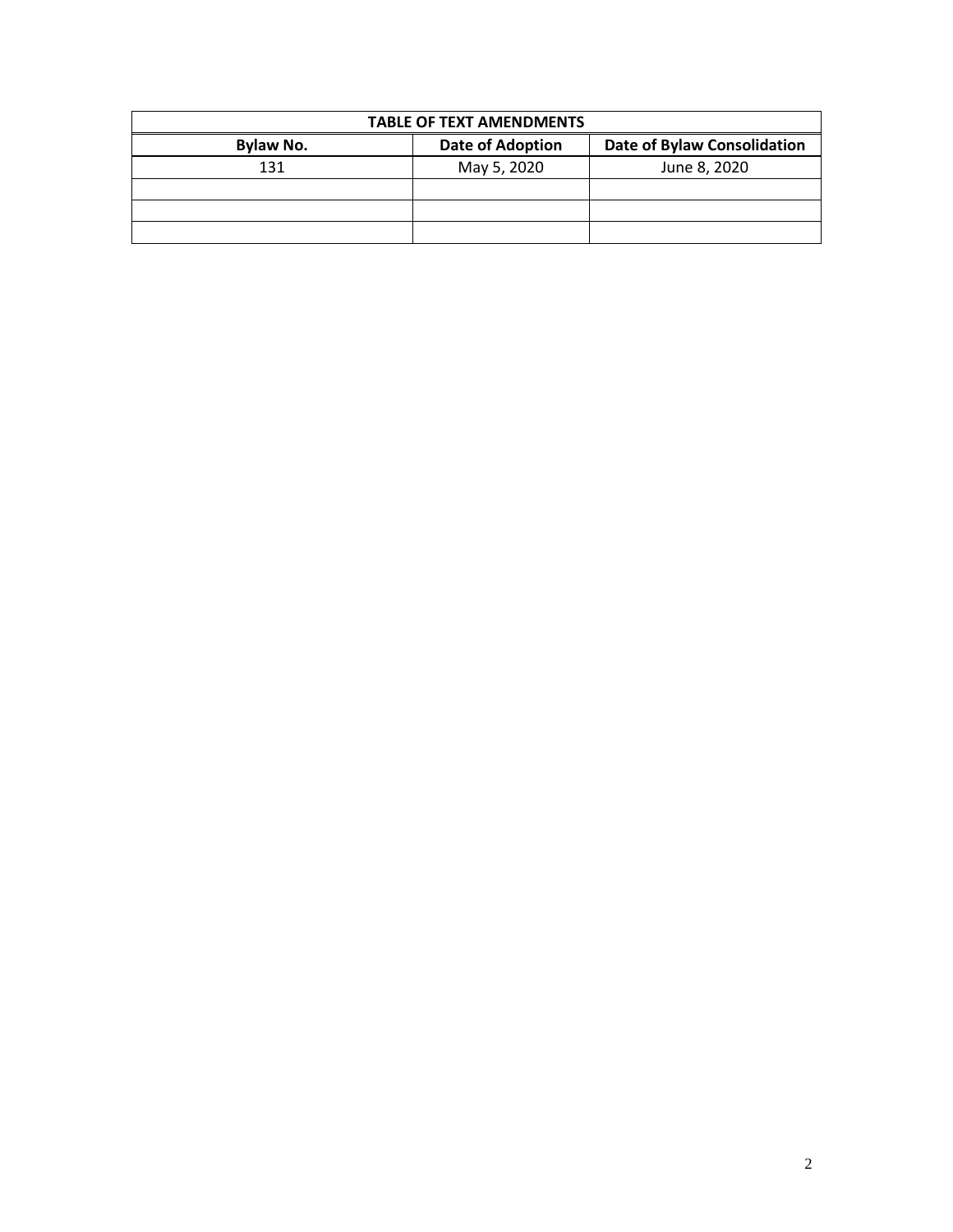#### **SATURNA ISLAND LOCAL TRUST COMMITTEE BYLAW NO. 83, 2004**

A bylaw to establish procedures for meetings of the Local Trust Committee \_\_\_\_\_\_\_\_\_\_\_\_\_\_\_\_\_\_\_\_\_\_\_\_\_\_\_\_\_\_\_\_\_\_\_\_\_\_\_\_\_\_\_\_\_\_\_\_\_\_\_\_\_\_\_\_\_\_\_\_\_\_\_\_\_\_\_\_\_\_\_\_

The Saturna Island Local Trust Committee, being the Local Trust Committee having jurisdiction in respect of the Saturna Island Local Trust Area under the *Islands Trust Act*, enacts as follows:

## **SHORT TITLE**

1. This bylaw may be cited as "Saturna Island Local Trust Committee Meeting Procedure Bylaw No. 83, 2004".

## **MEETINGS AND NOTICE OF MEETINGS**

- 2. The first regular meeting of the Local Trust Committee shall be held on a date to determined by the Chair of the Local Trust Committee following a general local election, unless a special meeting is first held in accordance with Section 6 of this bylaw, in which case the requirements of Section 3 of this bylaw shall apply for the purposes of establishing a schedule.
- 3. At the first regular meeting and at the last regular meeting of the first and second year following a general election, or by Resolution Without Meeting, the Local Trust Committee shall establish a schedule of the date, time and place of regular Local Trust Committee meetings for the following calendar year, of which there shall be at least two, and the schedule shall be posted on a bulletin board on island that is accessible to the public and in the Victoria Office of the Islands Trust.
- 4. Public notice of the availability of the regular meeting schedule at the place specified in Section 3 shall be given at least once a year by publication in a newspaper circulating in the local trust area.
- 5. Each local trustee shall provide to the Secretary of the Islands Trust a telephone number and mailing address for the purpose of receiving notices of Local Trust Committee meetings, and notice shall be deemed to have been sufficiently given to the local trustee if the notice is delivered to the trustee's mailing address or given to the trustee in person.
- 6. Any two members of the Local Trust Committee may call a special meeting by giving notice of the day, time, place and purpose of the meeting to the third member of the Committee by telephone or written notice delivered to the trustee at least 48 hours before the time of the meeting, and by posting the notice at the place specified in Section 3, except that notice to Local Trust Committee members may be waived by unanimous vote.
- 7. If the Chairperson is not one of the members calling the special meeting, the members calling the special meeting shall, prior to doing so, advise the Chairperson of the calling of the meeting and consider the Chairperson's representations, if any, regarding the calling of the meeting.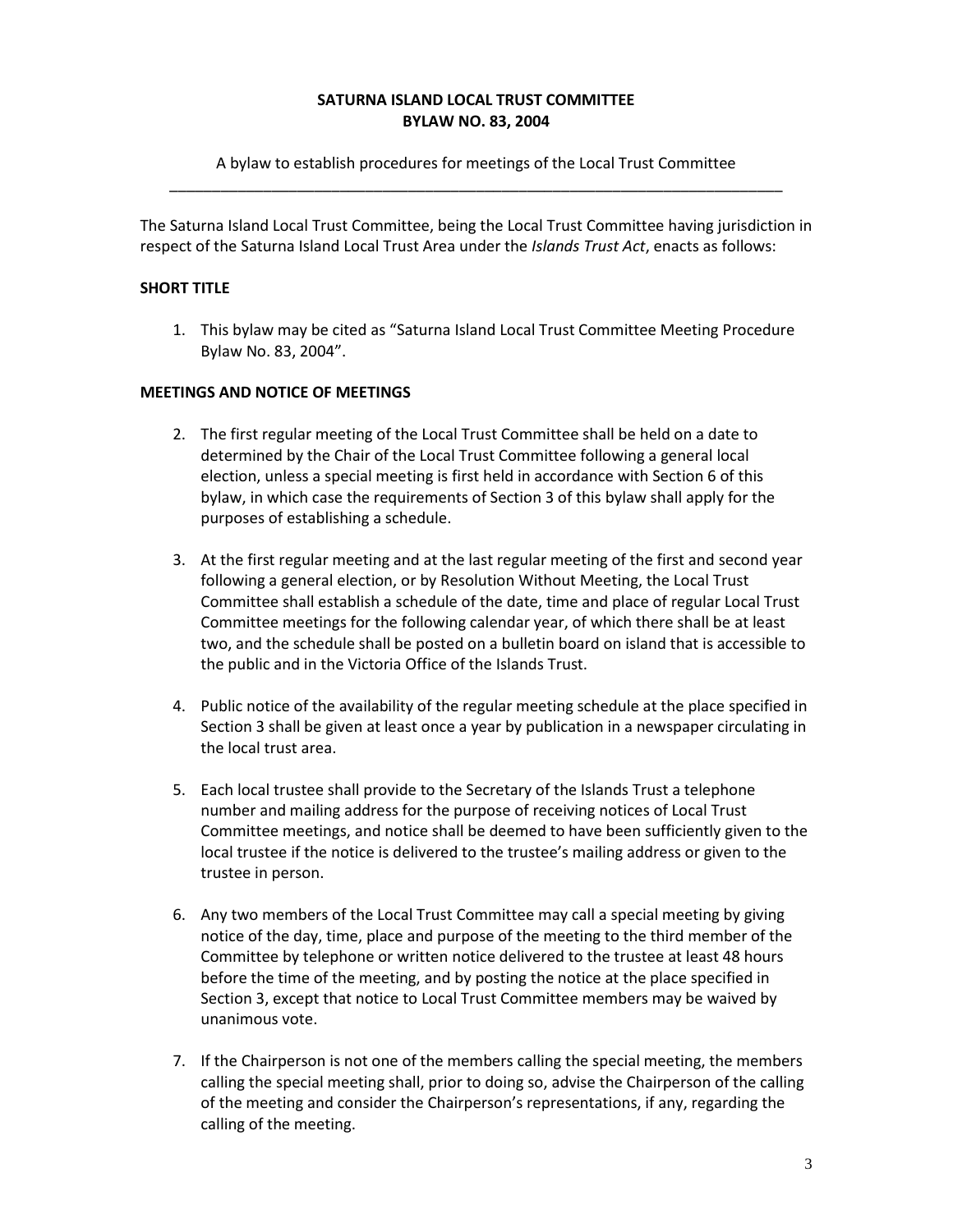- 8. Regular and special meetings of the Local Trust Committee shall be open to the public, except where the Committee has stated by resolution in open meeting that the meeting or portion of the meeting is to be closed to the public, and has stated the statutory basis on which it is to be closed.
- 9. A quorum of the Local Trust Committee is two members.
- 10. In the event that neither the Chairperson nor the alternate member of the Local Trust Committee appointed by the Chair of the Trust Council is present within one half hour of the scheduled time of a regular or special meeting, the Director of Local Planning Services, or his or her designate, shall call the meeting to order and the remaining trustees shall determine which of them shall act as Chairperson. BL 131

#### **MINUTES**

- 11. The Director of Local Planning Services or his or her designate shall legibly record the minutes of the meetings of the Local Trust Committee, and shall record any resolutions without meeting. After the minutes of a meeting have been adopted, the Director or his or her designate shall certify the minutes as correct and the Chairperson or other trustee who presided at the meeting shall sign the minutes.
- 12. The minutes shall record every resolution of the Committee including every resolution closing a meeting to the public, the reading and adoption of every bylaw, and every declaration made in relation to a conflict of interest.

#### **MEETING PROCEDURE, RESOLUTIONS AND BYLAWS**

- 13. Any question of meeting procedure that is not provided for in this Bylaw, the *Islands Trust Act*, the *Local Government Act,* the *Community Charter*, or regulations under either of those statutes, shall be resolved in accordance with the most current edition of *Robert's Rules of Order*.
- 14. Resolutions may be in writing, may be moved by any member of the Local Trust Committee, and need only be seconded if requested by the Chair.
- 15. Bylaws shall be in writing, may be read by title only, provided that each member of the Local Trust Committee is in possession of a complete copy of the proposed bylaw at the meeting, and may be adopted on a motion to that effect at a regular or special meeting. Bylaws may be read a first time, and may be adopted, by resolution without meeting.
- 16. The Chairperson of the Local Trust Committee or other trustee who presided at the meeting at which it was adopted, and the Secretary of the Islands Trust shall sign every bylaw adopted by the Local Trust Committee, and the Secretary shall keep a certified copy of the bylaw at the principal office of the Islands Trust.

### **ELECTRONIC MEETINGS**

BL 131

17. A special meeting of the Local Trust Committee to deal with urgent new business may be conducted entirely by means of audio or audio and visual electronic communication facilities if a majority of the members of the Local Trust Committee have agreed by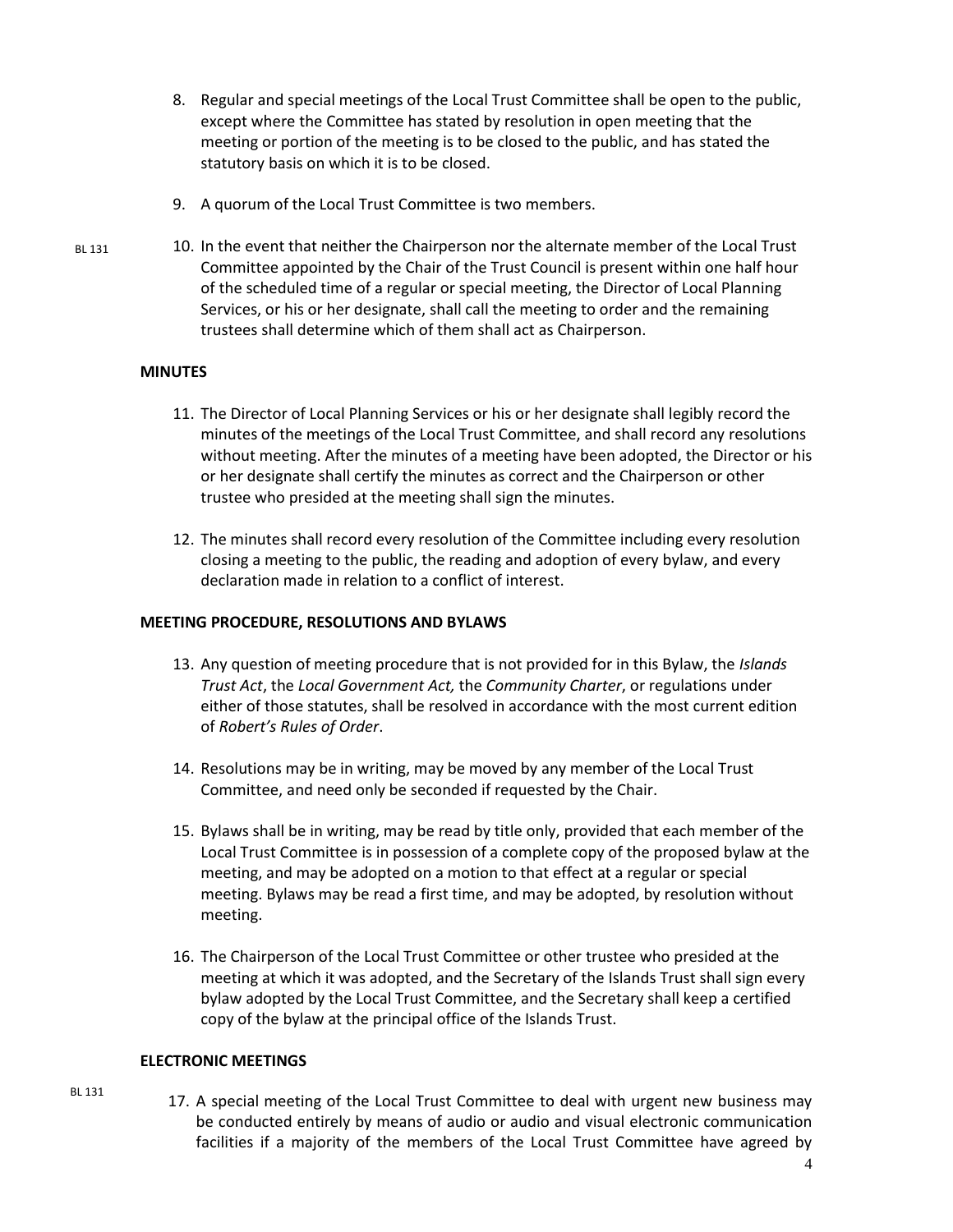resolution that the meeting may be conducted in this way and provided the Deputy Secretary has received sufficient notice and can make the necessary arrangements.

- 18. An individual Local Trust Committee member who is not at the physical location of a special Local Trust Committee meeting or a regular Local Trust Committee meeting may choose to participate by means of audio or audio and visual electronic communication facilities, provided the Deputy Secretary has received sufficient notice and can make the necessary arrangements.
- 19. At a regular Local Trust Committee meeting, not more than one Local Trust Committee member may participate by means of electronic communication facilities.
- 20. An individual member of the Local Trust Committee may not participate by means of electronic communication facilities in two consecutive regular meetings of the Local Trust Committee nor more than three regular meetings in any calendar year.
- 21. The Local Trust Committee may waive the restrictions in sections 19 and 20 by unanimous resolution, provided the waiver does not conflict with provincial legislation and regulation that enables electronic meetings.
- 22. Local Trust Committee members who use electronic communication facilities to participate in a meeting conducted in accordance with this bylaw are deemed present at the meeting.
- 23. A member of the Local Trust Committee may begin participation in a meeting by electronic communication facilities after the meeting has been called to order.
- 24. Where a member of the Local Trust Committee is participating in a meeting through electronic communication facilities, the facilities must enable all meeting participants to hear, or watch and hear, each other and must provide notice when participants join or leave the meeting.
- 25. Where a member of the Local Trust Committee is participating in a meeting through electronic communication facilities, the facilities must enable the public to hear, or watch and hear, all meeting participants at the place specified in the meeting notice, unless the meeting has been properly closed to the public.
- 26. For the duration of an electronic meeting that is open to the public, a designated staff member must attend at the place specified in the meeting notice for the public to hear, or watch and hear, the participants.
- 27. Cell phone or satellite connections may be used for open Local Trust Committee meetings.
- 28. If communication is lost to one or more electronic participants during a meeting:
	- 28.1 the participant affected will attempt to reestablish the link and, in the interim, will be deemed to have left the meeting and this will be recorded in the minutes;
	- 28.2 if there is not a quorum, the Local Trust Committee Chair or person presiding will call a recess until the link is reestablished; and